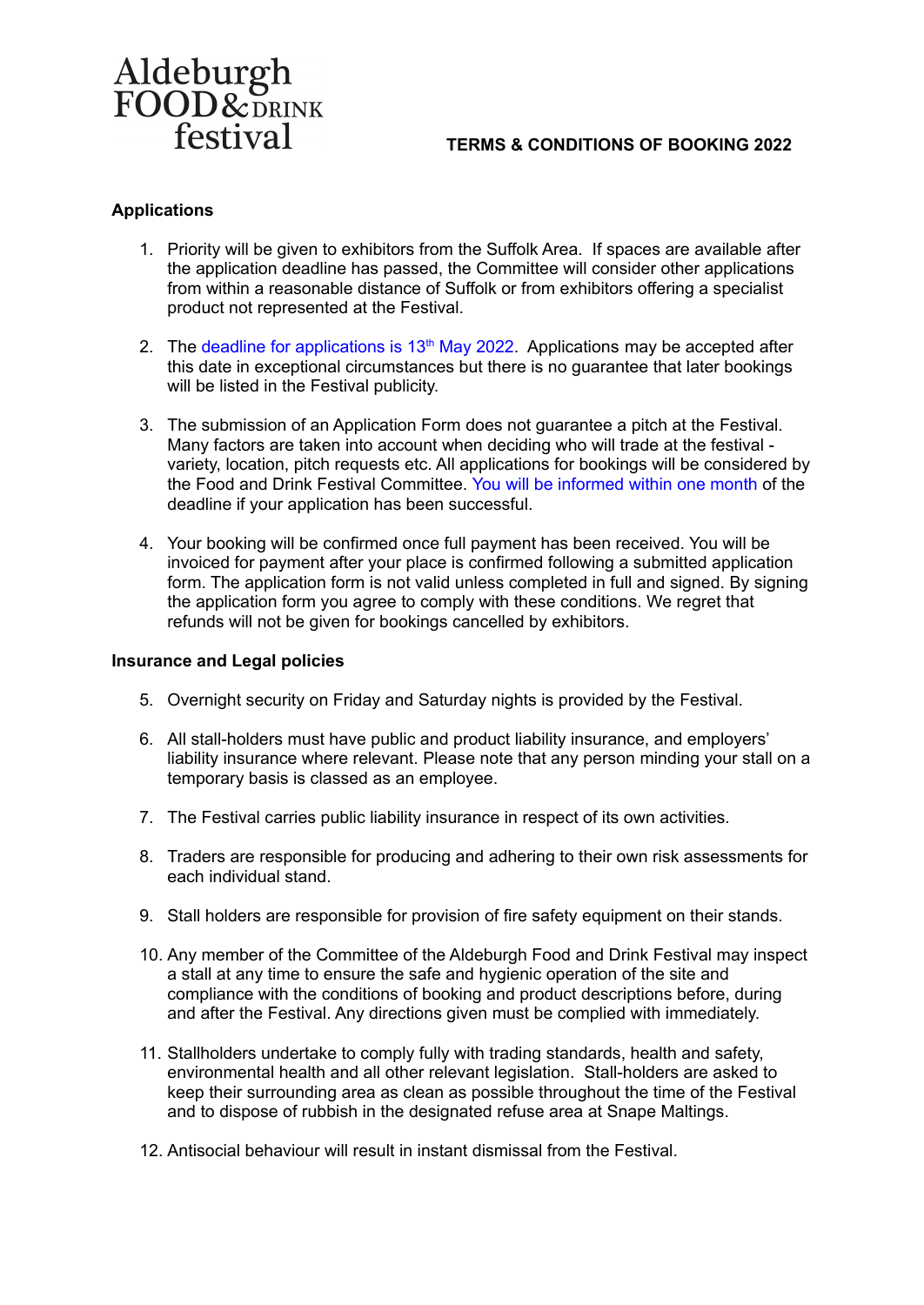

### **TERMS & CONDITIONS OF BOOKING 2022**

13. Smoking at any stall is prohibited.

#### **Quality**

- 14. The producer, or someone directly involved with production, must attend the Festival and manage the tradestall to ensure the highest quality.
- 15. Only top quality produce should be offered for sale at the Festival the Festival Manager reserves the right to remove substandard items.
- 16. If claiming organic or similar certification, a copy of the certificate should be available. Receipts should be kept as proof of origin and may be requested by the Festival Manager or Trading Standards.
- 17. Genetically Modified products should not knowingly be used in the production of goods at the Festival.
- 18. Processed food must contain at least 25% ingredients of local origin.
- 19. Any base products should be significantly altered to qualify for sale at the Festival.
- 20. The Festival is a single-use plastic free event. Please ensure that any takeaway/street food packaging is sustainable and free from single-use plastic.

#### **Attendance**

- 21. In 2022, The Aldeburgh Food and Drink Festival is open to the public on Saturday 24 September 9:30am – 5pm, and Sunday 25 September 9:30am - 4:00pm.
- 22. All traders must register their stall and set up at their allocated time. This time will be provided before the event by the Festival Manager.
- 23. **No vehicles will be allowed on site after 8am on Saturday or Sunday mornings.**
- 24. Vehicles are permitted on site after 6pm on Saturday, after the site is clear of all visitors, in order to restock.
- 25. No vehicles will be granted access onto the Festival grounds before 5pm on Sunday 25 September and no stall is to be dismantled before the end of trading at 4.00pm on Sunday 25 September.
- 26. All electrical equipment must be certified and have a current PAT certificate. This certificate must be made available for inspection by our electrician at the Festival. If you require the Festival's on-site electricians to PAT test your equipment, please let the organisers know during the application process.
- 27. A maximum of 3kW is supplied per stand if requested and pre-paid.
- 28. Failure to register, set up or check electricals could result in your stand being sold to someone on the waiting list.